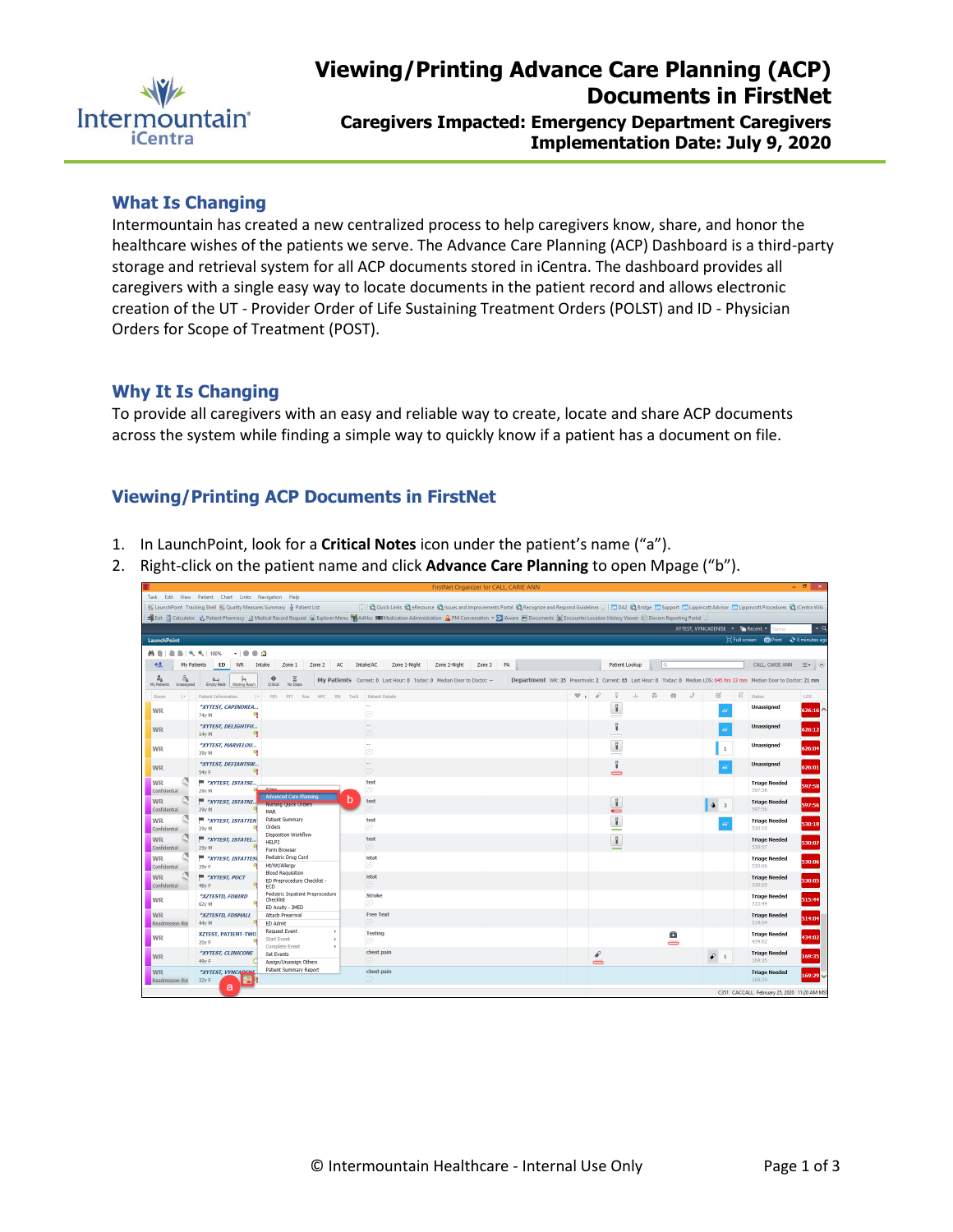- 3. Once the patient chart opens in FirstNet, check the **ACP Document** indicator on the Banner Bar.
	- a. **Present**  indicates patient has Advance Care Documents in dashboard.
	- b. **Not Present -** indicates patient does not have Advance Care Documents in dashboard.

| <b>XYTEST, VYNCADENISE X</b><br><b>XYTEST, VYNCADENISE</b><br><b>Allergies: Allergies Not Recorded</b> | Age:32 years<br>DOB:07/07/87<br>Sex:Female | Dose Wt:<br><b>Code Status:</b><br><b>Isolation Type:</b> | Loc:MK ICU: 2301: A<br>Attending:WARNER, MD, HOMER<br><b>Contact:: View Details</b> | $-0$<br><b>Ga</b> Recent -<br>List<br>MyHealth: No<br><b>ACP:Present</b><br>inpatient FIN: 7380672263 [Admit Dt: 1/21/2020 2:51:35 PM MST Disch Dt: < No -. |
|--------------------------------------------------------------------------------------------------------|--------------------------------------------|-----------------------------------------------------------|-------------------------------------------------------------------------------------|-------------------------------------------------------------------------------------------------------------------------------------------------------------|
| <b>Menu</b><br><b>Note</b>                                                                             | <b>A</b> Primary Care Clinic Workflow      |                                                           | Clicking the ACP link will not take you to the Advance Care Planning Dashboard.     | [D] Full screen<br>₹ 0 minutes ago                                                                                                                          |

4. Navigate to **Advance Care Planning** Mpage by clicking **Advance Care Planning** on the Table of Contents and click on **ACP Dashboard** component**.**